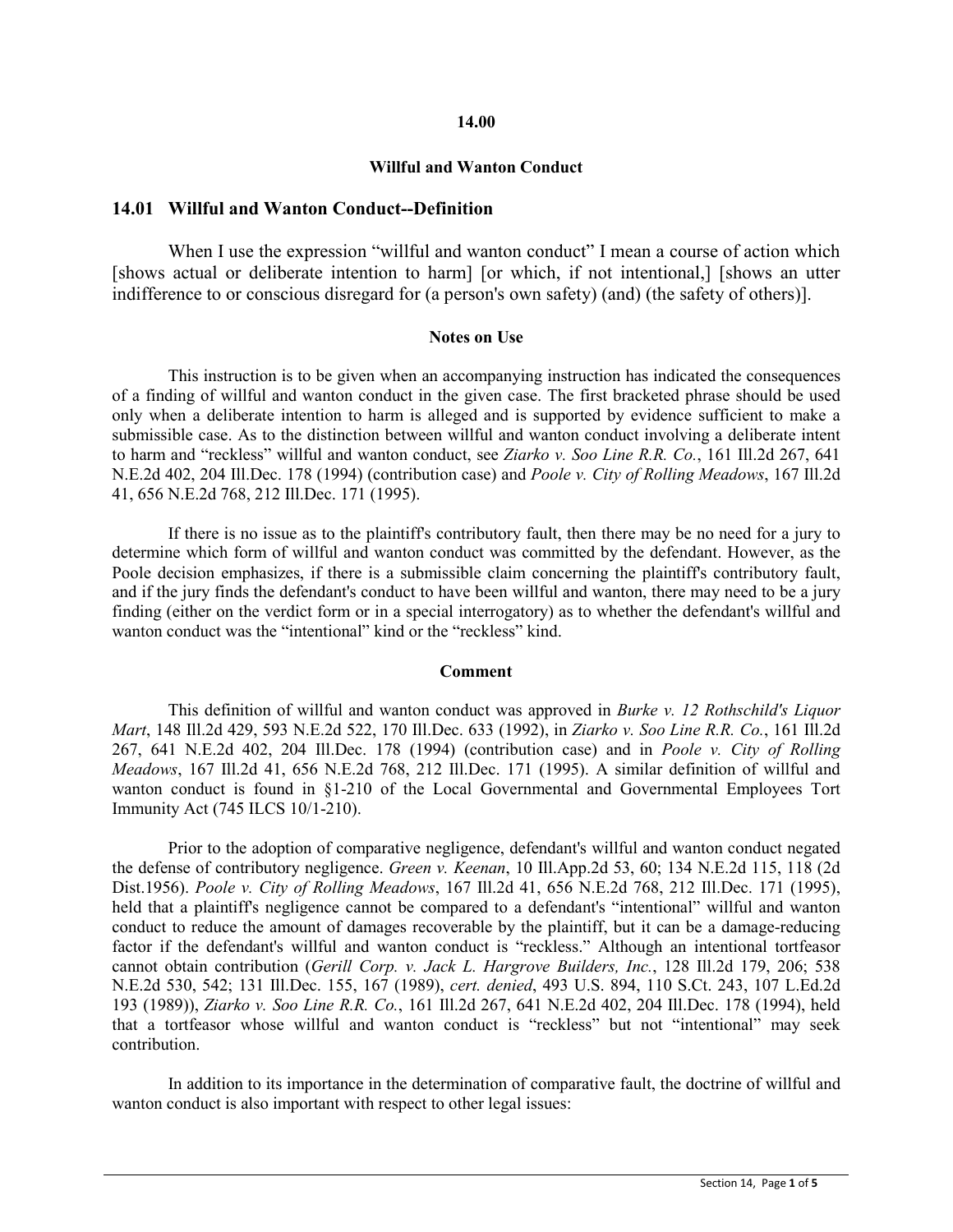1. As a basis for punitive damages. *Loitz v. Remington Arms Co.*, 138 Ill.2d 404, 563 N.E.2d 397, 150 Ill.Dec. 510 (1990); *Dunn v. Illinois Central Gulf R. Co.*, 215 Ill.App.3d 190, 574 N.E.2d 902, 158 Ill.Dec. 789 (4th Dist.1991).

2. When the plaintiff is a guest passenger in the defendant's automobile, 625 ILCS 5/10-201 (now limited to illegal hitchhikers).

3. When the plaintiff is a trespasser and the defendant is the owner or occupier of the premises. *Rodriguez v. Norfolk & W. Ry. Co.*, 228 Ill.App.3d 1024, 593 N.E.2d 597, 170 Ill.Dec. 708 (1st Dist.1992); *Miller v. General Motors Corp.*, 207 Ill.App.3d 148, 565 N.E.2d 687, 152 Ill.Dec. 154 (4th Dist.1990); *Eaton v. Baltimore & Ohio R. Co.*, 198 Ill.App.3d 137, 555 N.E.2d 790, 144 Ill.Dec. 431 (4th Dist.1990); *Harkins v. System Parking, Inc.*, 186 Ill.App.3d 869, 542 N.E.2d 921, 923; 134 Ill.Dec. 575, 577 (1st Dist.1989); *Sumner v. Hebenstreit*, 167 Ill.App.3d 881, 522 N.E.2d 343, 118 Ill.Dec. 888 (5th Dist.1988). See also *Lee v. Chicago Transit Authority*, 152 Ill.2d 432, 605 N.E.2d 493, 498; 178 Ill.Dec. 699, 704 (1992) (dictum, stating rule); 740 ILCS 130/3.

4. When the defendant's liability is limited by statute to cases where defendant's conduct is willful and wanton. See, e.g., 50 ILCS 750/15.1; 70 ILCS 605/4-40; 70 ILCS 3605/45; 210 ILCS 50/17; 225 ILCS 25/53, 25/54, 65/5, 90/35, 100/4, 115/21; 415 ILCS 5/4(r), 5/22.2(j) (3); 625 ILCS 5/10-201; 740 ILCS 75/1; 745 ILCS 10/2-202, 10/3-106, 109, 10/4-105, 10/5-103, 106, 20/1, 50/3, 50/4, 55/3, 75/2; 805 ILCS 105/108.70; 815 ILCS 645/14; 820 ILCS 225/5.1.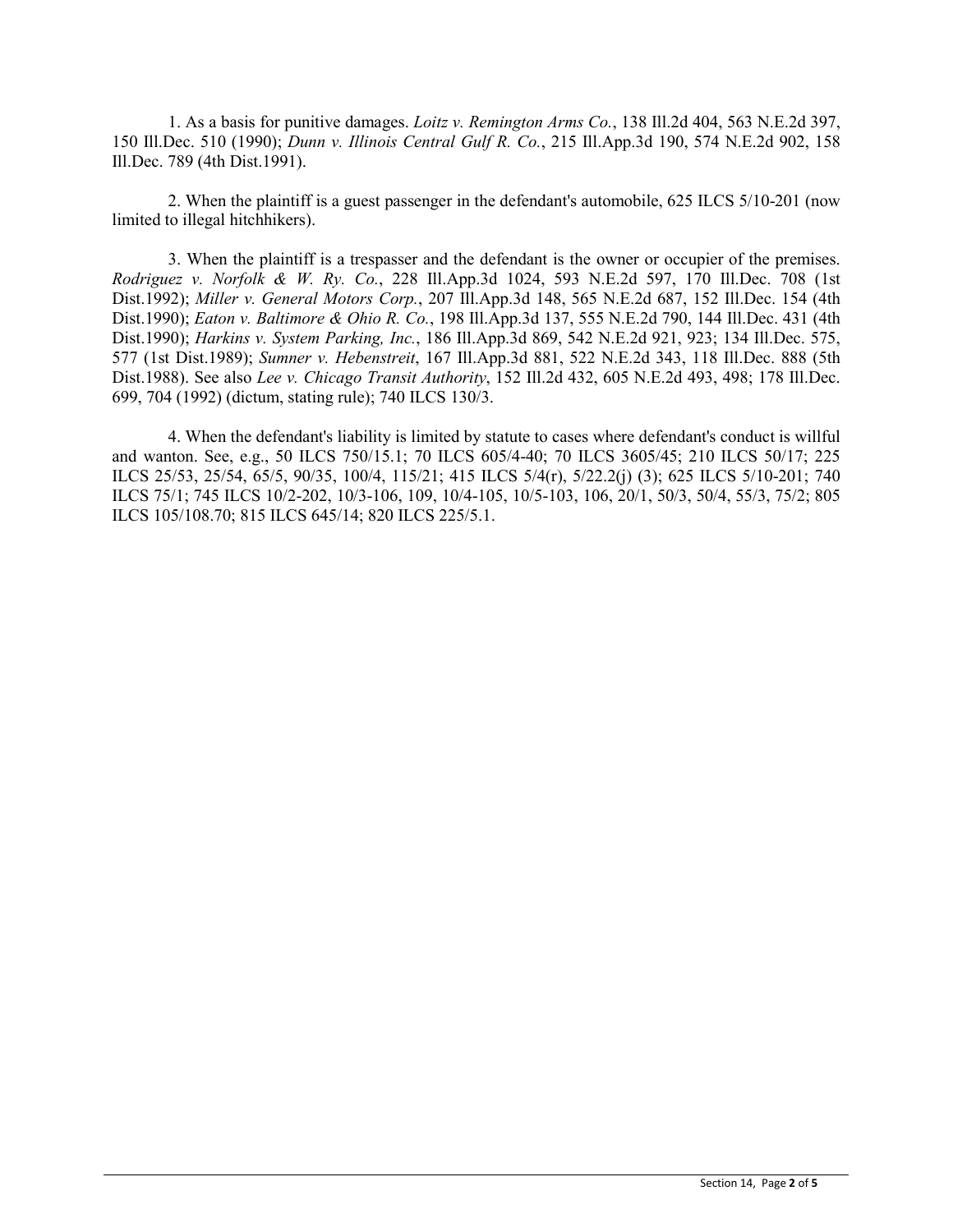# **14.02 Contributory Willful And Wanton Conduct--Definition**

When I use the expression "contributory willful and wanton conduct," I mean willful and wanton conduct on the part of the plaintiff that proximately contributed to cause the [alleged] [injury] [death] [property damage].

## **Notes on Use**

This instruction should be given only when IPI B14.03 is not used. If IPI B14.03 is given, do not use this instruction; it is incorporated in IPI B14.03.

In a wrongful death or survival action, substitute "decedent" or decedent's name in place of "plaintiff" whenever appropriate.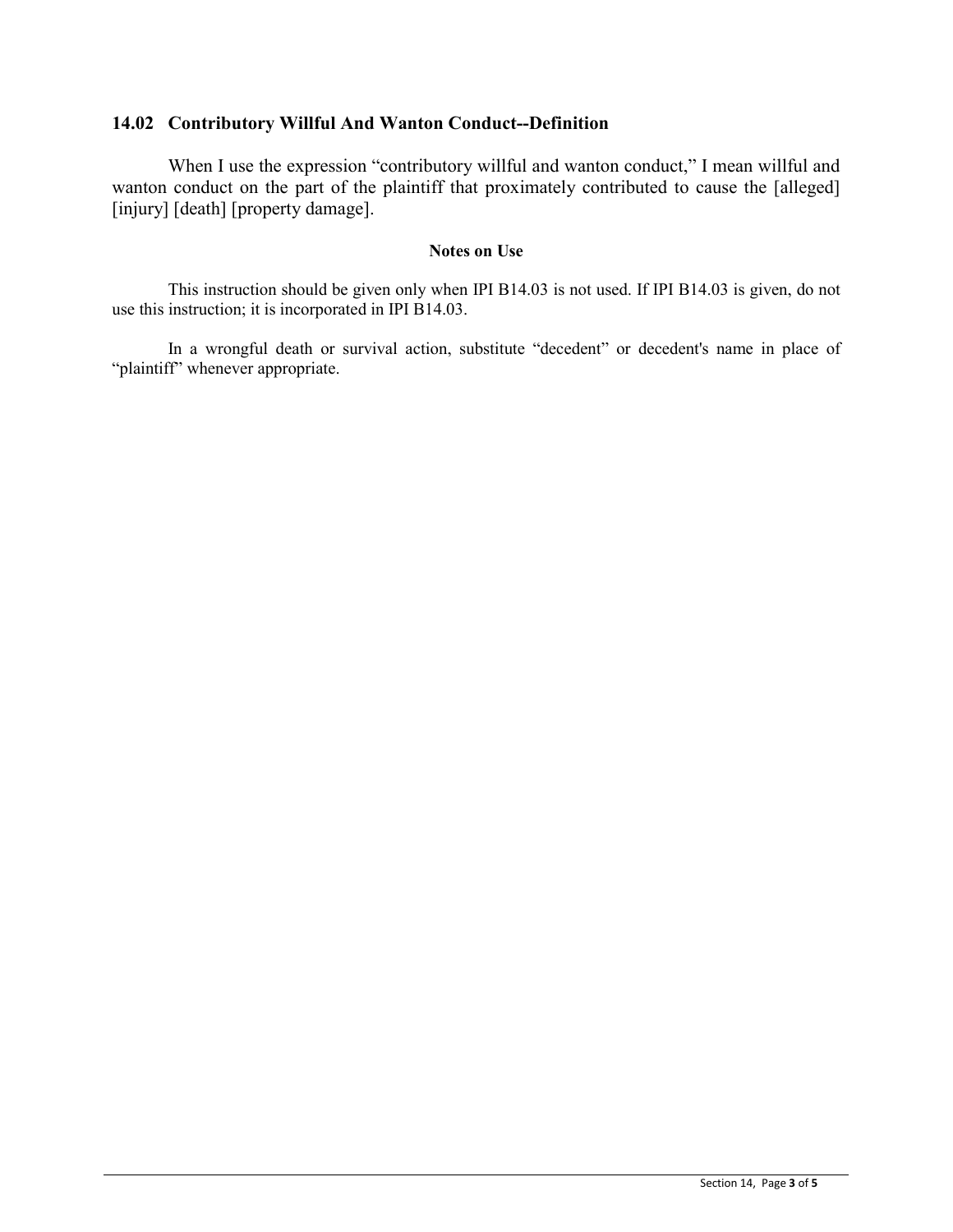## **B14.03 Duty To Refrain From Willful And Wanton Conduct--Plaintiff**

[1]. It was the duty of the plaintiff [under Count \_\_ of the complaint], before and at the time of the occurrence, to refrain from willful and wanton conduct that would endanger [his person] [and] [his property]. A plaintiff is contributorily willful and wanton if (1) his conduct is willful and wanton, and (2) such willful and wanton conduct is a proximate cause of the [alleged] [injury] [death] [property damage].

## [Alternative 1]

[2]. [ The plaintiff's contributory willful and wanton conduct, if any, which is 50% or less of the total proximate cause of the injury or damages for which recovery is sought, does not bar his recovery. However, the total amount of damages to which he would otherwise be entitled is reduced in proportion to the amount of his willful and wanton conduct. This is known as comparative fault.]

[3]. [If the plaintiff's contributory willful and wanton conduct is more than 50% of the total proximate cause of the injury or damages for which recovery is sought, it bars plaintiff's recovery and your verdict shall be for the defendant(s).]

# [Alternative 2]

[4]. [The plaintiff's contributory willful and wanton conduct, if any, bars his recovery, and your verdict shall be for the defendant(s).]

### **Notes on Use**

*Poole v. City of Rolling Meadows*, 167 Ill.2d 41, 656 N.E.2d 768, 212 Ill.Dec. 171 (1995), held that a plaintiff's contributory negligence is a damage-reducing factor if the defendant's willful and wanton conduct was "reckless," but not if it was "intentional." Therefore, if plaintiff's only claim is that defendant's conduct was the intentional form of willful and wanton, this instruction should not be used. If plaintiff claims intentional willful and wanton conduct in addition to other claims, this instruction should be modified accordingly.

Since the adoption of comparative fault, no Illinois case has yet decided the effect of a plaintiff's contributory willful and wanton conduct. If the trial court rules that the plaintiff's contributory willful and wanton conduct may be a damage reducing factor, paragraph [2] of this instruction should be used. If the trial court determines that the plaintiff's contributory willful and wanton conduct may be a complete bar to the plaintiff's recovery, paragraph [3] of this instruction should be used.

If there was either property damage or personal injury, but not both, omit the inapplicable bracketed material.

If this instruction is given, also give IPI 14.01 defining "willful and wanton conduct."

In a wrongful death or survival action, substitute "decedent" or decedent's name in place of "plaintiff" whenever appropriate.